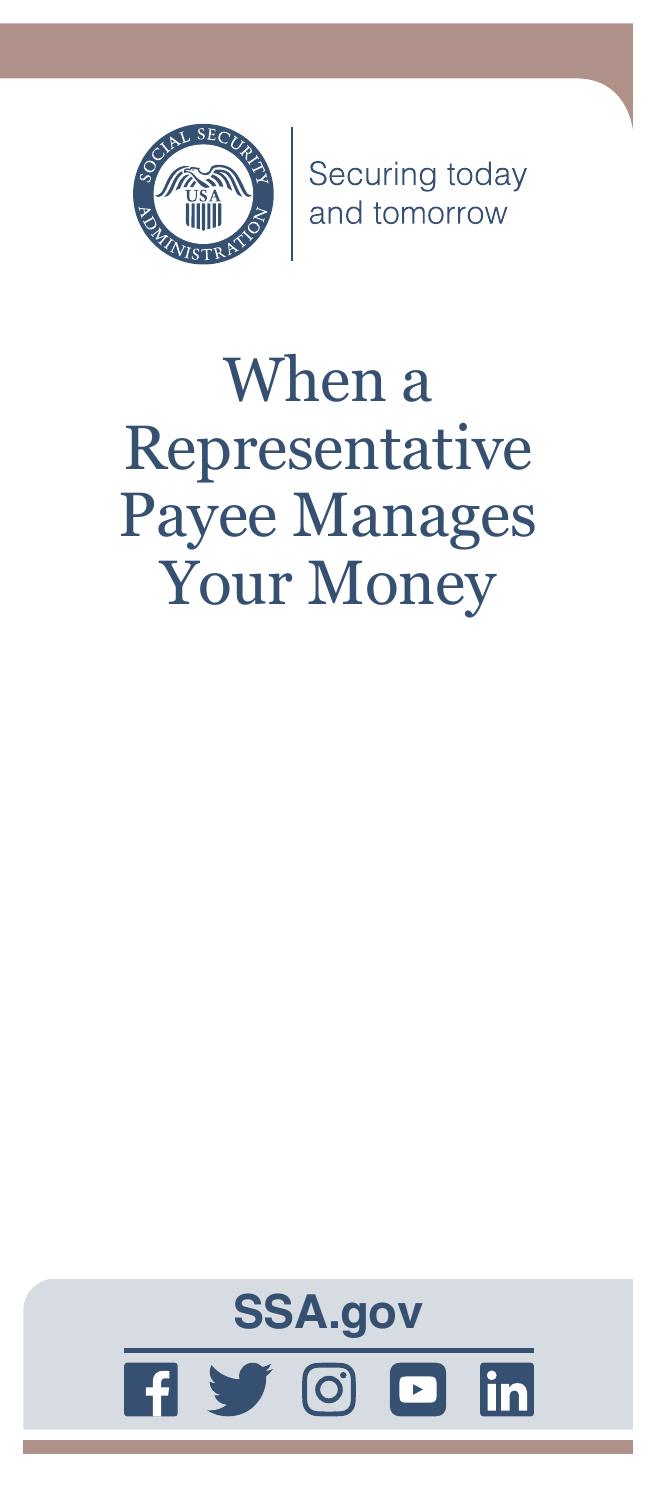This leaflet will help you understand why Social Security has decided that a representative payee is needed to help you manage your money and how that decision affects you.

We usually decide you need a payee because we have information that indicates you need help in managing your money.

We try to select someone who knows you and wants to help you. Your payee should be someone who interacts with you often and knows what your needs are.

If there is someone you want to be your payee, tell a Social Security representative, and we'll consider your request. Social service agencies, nursing homes, or other organizations also can offer to be your payee.

If you don't agree that you need a payee, or if you want a different payee, write to Social Security within 60 days to appeal that decision.

If, after reading this leaflet, you still have questions, visit our website at *[www.ssa.gov/payee](http://www.socialsecurity.gov/payee)*, or call our toll-free number, **1-800-772-1213** (TTY **1-800-325-0778**).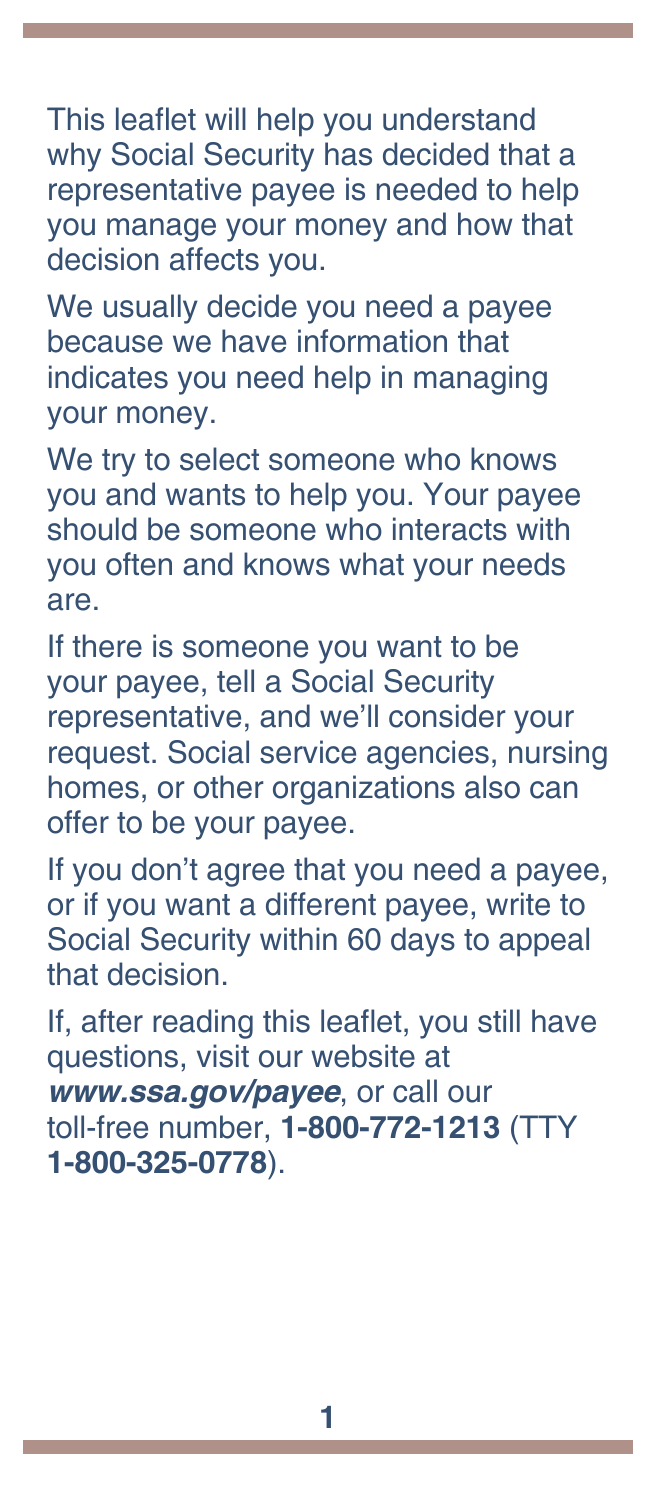# What a payee does for you

Your payee receives your monthly benefits and must use the money to pay for your current needs, including:

- Housing and utilities.
- Food.
- Medical and dental expenses.
- Personal care items.
- Clothing.
- Rehabilitation expenses (if you're disabled).

After paying those expenses, your payee can use the rest of the money to do things like pay any past-due bills you may have or give you spending money. If there's money left, your payee should save it for you.

Your payee must keep accurate records of how they spend your money. Your payee must also report this information to Social Security. Social Security may mail your payee a form once a year. Your payee can either fill out the form and mail it to Social Security or go online at *[www.ssa.gov/payee](http://www.socialsecurity.gov/payee)* to file the report.

If you live in an institution such as a nursing home or hospital, your payee should pay the cost of your care and provide money for your personal needs.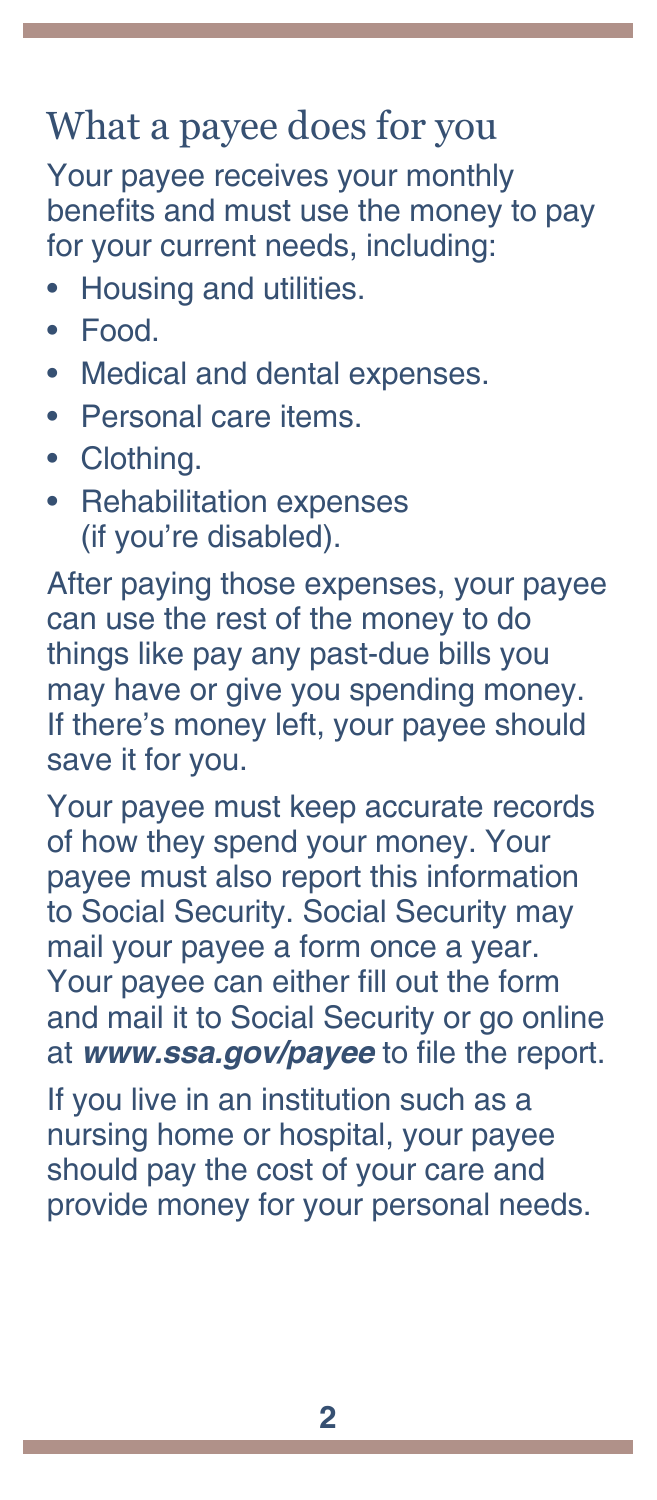#### What you must tell your payee Tell your payee if you:

- Get a job or stop working.
- Move.
- Get married or divorced.
- Take a trip outside the United States.
- Go to jail or prison.
- Are in the hospital.
- Receive disability benefits and are no longer disabled.

#### What you need to know about Advance Designation

Advance Designation allows capable adult and emancipated minor applicants and beneficiaries of Social Security, Supplemental Security Income, and Special Veterans Benefits to choose one or more individuals to serve as their representative payee in the future, if the need arises.

To help protect what's important to you, we offer the option to choose a representative payee in advance. In the event that you can no longer make your own decisions, you and your family will have peace of mind knowing you already chose someone you trust to manage your benefits. If you need a representative payee to assist with the management of your benefits, we will first consider your advance designees, but we must still fully evaluate them and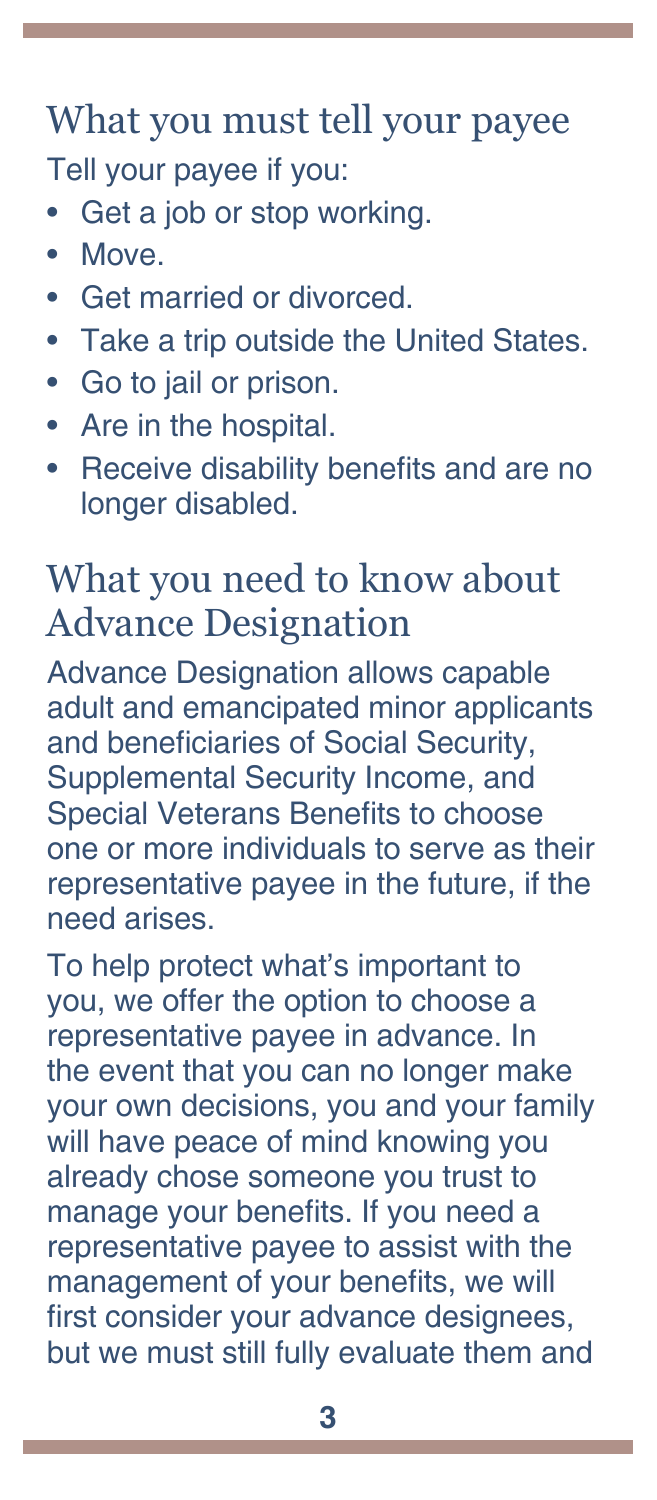#### determine their suitability at that time.

You can submit your advance designation request when you apply for benefits or after you are already receiving benefits. You may do so through your personal *my* [Social Security](https://www.ssa.gov/myaccount/) [account](https://www.ssa.gov/myaccount/) or by telephone.

## If you get Supplemental Security Income (SSI)

If you receive SSI, you must also tell your payee if you:

- Get money from another source.
- Apply for help from a welfare department or other government agency.
- Save any money.

Social Security may pay you too much money if you or your payee don't report any of these actions to us. If we overpay you, we may stop your payments and ask you to return the money you weren't due. If we discover that you or your payee withheld information to get payments, you or your payee may face criminal prosecution.

## What to do if you have problems with your payee

You and your payee should talk about how much money you receive from Social Security and how to spend it on your needs. You should then talk with

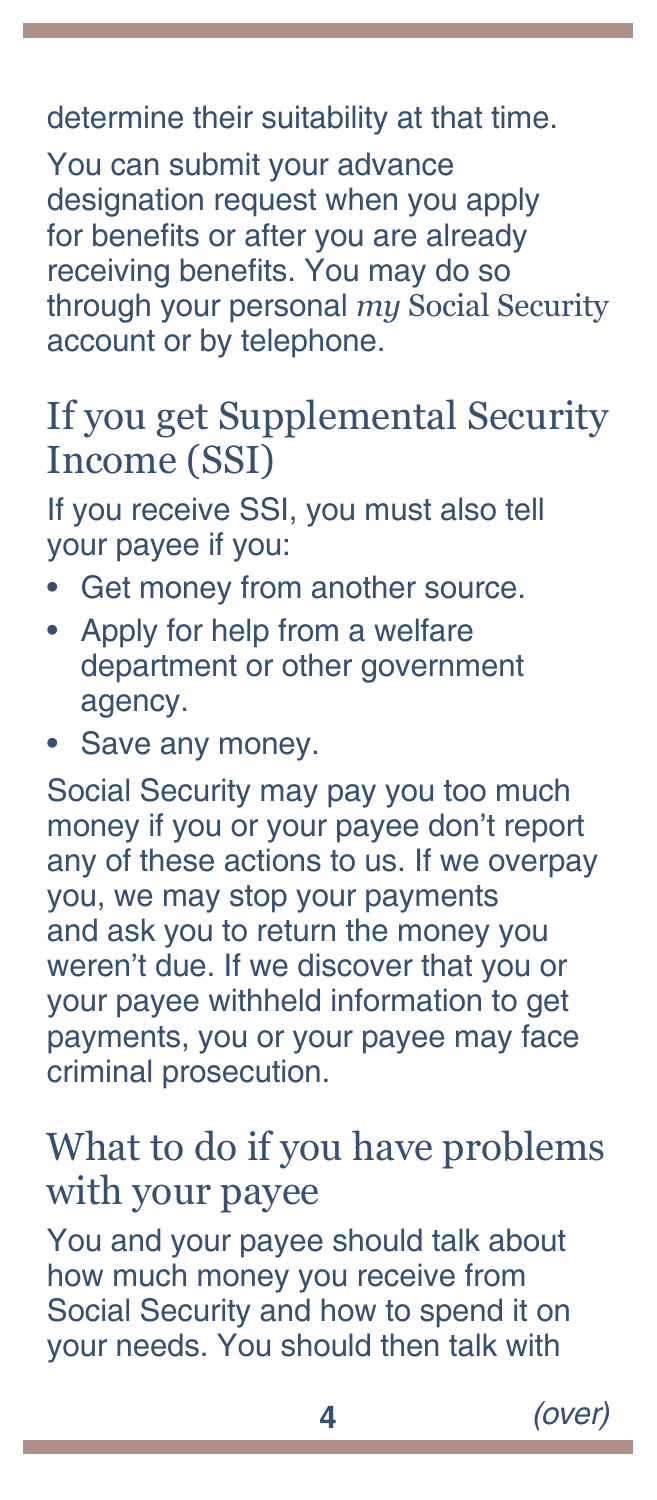your payee about how you want to use your money. If you can't agree on how to spend your money, or if you believe your payee is misusing or stealing your funds, contact Social Security.

## How to spend a large back payment for past benefits

You may get a large one-time payment when there has been a delay approving your benefits. If that happens, your payee must spend the money on your current needs and may use the rest of the money for items such as medical services, your education, improvements to your home, or your debts. If your back payment benefits amount to a large sum, we may pay your back benefits in several smaller payments.

If you receive SSI, you can't have more than \$2,000 (\$3,000 for a couple) in cash and property (other than your home and car). You must spend enough of your back payment within nine months to keep your total resources below \$2,000 (\$3,000 for a couple). If your resources are higher than \$2,000 (\$3,000 for a couple), your payments may stop.

## Contacting Social Security

There are several ways to contact us, such as online, by phone, and in person. We're here to answer your questions and to serve you. For more than 85 years, Social Security has helped secure today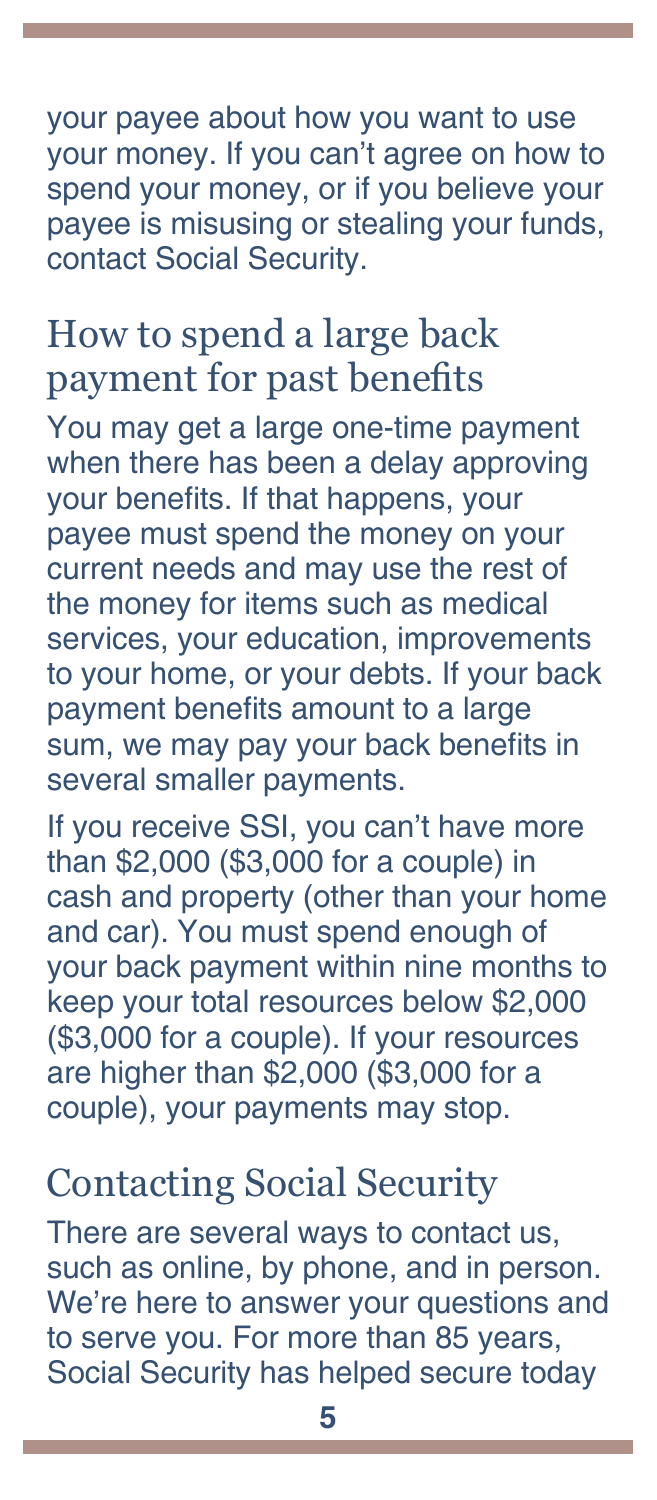and tomorrow by providing benefits and financial protection for millions of people throughout their life's journey.

#### **Visit our website**

The most convenient way to conduct Social Security business from anywhere is online at *[www.ssa.gov](http://www.socialsecurity.gov)*. You can accomplish a lot:

- Apply for [Extra Help with Medicare](https://www.ssa.gov/i1020/)  [prescription drug plan costs](https://www.ssa.gov/i1020/).
- Apply for most types of [benefits.](http://www.ssa.gov/applyforbenefits)
- Find copies of our [publications](https://www.ssa.gov/pubs/).
- Get answers to [frequently asked](https://faq.ssa.gov/)  [questions.](https://faq.ssa.gov/)

When you create a personal *my* [Social Security](https://www.ssa.gov/myaccount/) account, you can do even more.

- Review your *[Social Security](https://www.ssa.gov/myaccount/statement.html)  [Statement](https://www.ssa.gov/myaccount/statement.html)*.
- Verify your [earnings](https://faq.ssa.gov/en-us/Topic/article/KA-01741).
- Get estimates of future benefits
- Print a [benefit verification letter.](https://www.ssa.gov/myaccount/proof-of-benefits.html)
- Change your [direct deposit](https://www.ssa.gov/myaccount/direct-deposit.html) information.
- Request a [replacement Medicare card](https://faq.ssa.gov/en-us/Topic/article/KA-01735).
- Get a [replacement SSA-1099/1042S.](https://www.ssa.gov/myaccount/replacement-SSA-1099.html)
- Request a [replacement Social](https://www.ssa.gov/myaccount/replacement-card.html)  [Security card](https://www.ssa.gov/myaccount/replacement-card.html), if you have no changes and your state participates.

#### **Call us**

If you don't have access to the internet, we offer many automated services by